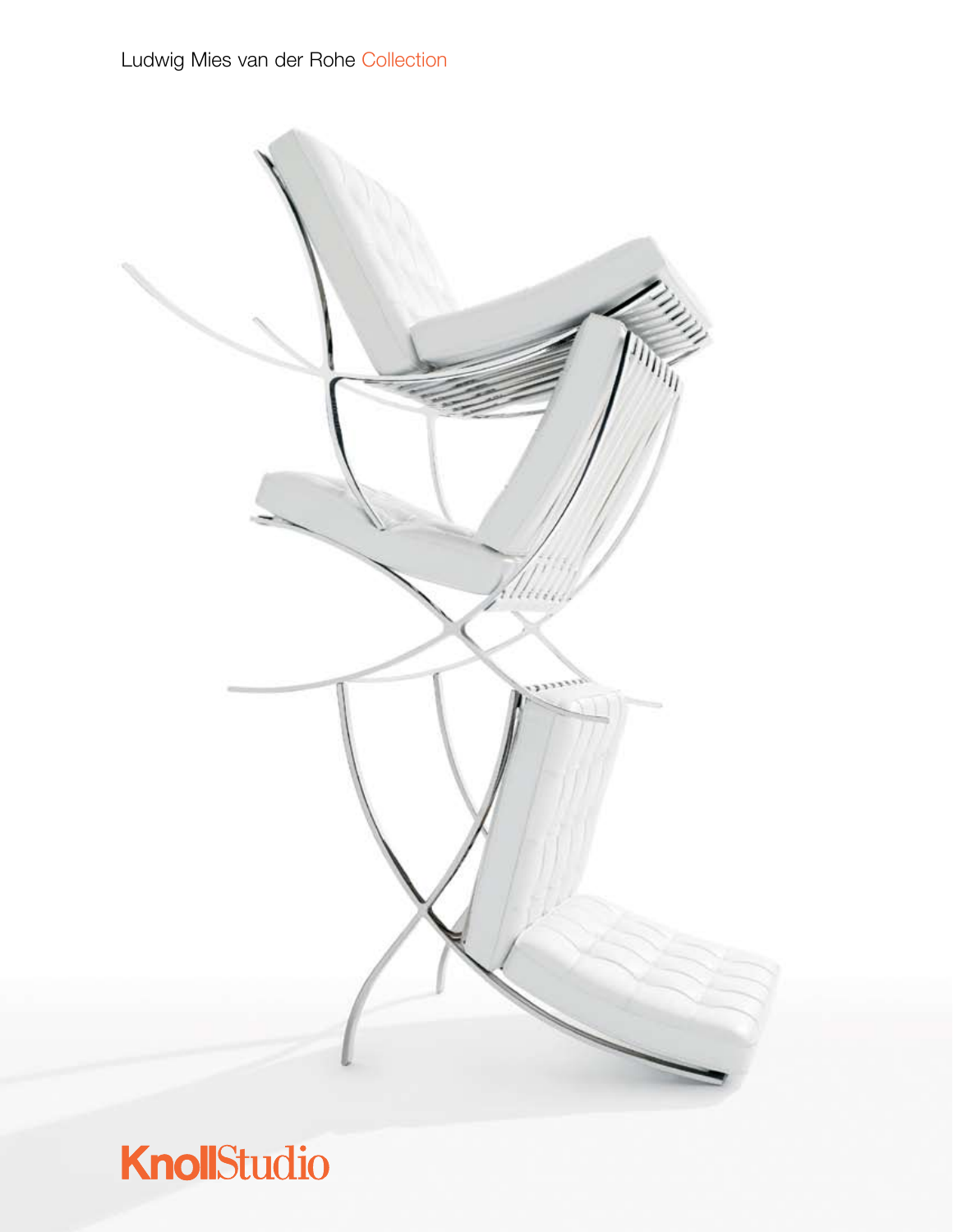Ludwig Mies van der Rohe Collection



From his work on the German Pavilion in Barcelona to the Tugendhat House in Brno, the Seagram Building in New York to the Farnsworth House in Illinois, Ludwig Mies van der Rohe defined an architectural vocabulary for the modern world in terms that are clear and honest.

For his famous 1929 German Pavilion, Mies designed the classic Barcelona® chair and ottoman. Subsequently, in 1930, he created the Brno and MR Collections for the Tugendhat House in Brno, Czechoslovakia. These pieces

mirror the groundbreaking simplicity of their original environments, with simple profiles, clean lines and meticulous attention to detail. They demonstrate the Bauhaus approach to combining industrial materials and modern forms.

In 2004, KnollStudio introduced the Krefeld™ Collection, designed by Mies in 1927 for a residence in Krefeld, Germany, but never produced. Developed in collaboration with The Museum of Modern Art, the Krefeld Collection offers beautifully proportioned pieces that reflect Mies' fondness of traditional furniture types.

After emigrating to the United States in 1937, Mies formed a lasting friendship with a young student, Florence Knoll, who in 1948 acquired exclusive rights to produce the Barcelona Collection. Knoll subsequently acquired the remainder of Mies' furniture designs, pieces that have taken their place among the most profoundly original furniture designs of the twentieth century.

One day, Florence Knoll and Gordon Bunshaft, a leading partner in the architectural firm Skidmore, Owings & Merrill, were leaving the office of a large commercial client. "Where would they be without us?" she jokingly asked. "Where would we be, my dear," Bunshaft replied, "without Mies?"

The Mies van der Rohe Collection reflects the KnollStudio® commitment to timeless, enduring design, continuing the Knoll legacy of producing furniture to the exacting standards of the designer and affirming our unwavering belief in the power and utility of modern design.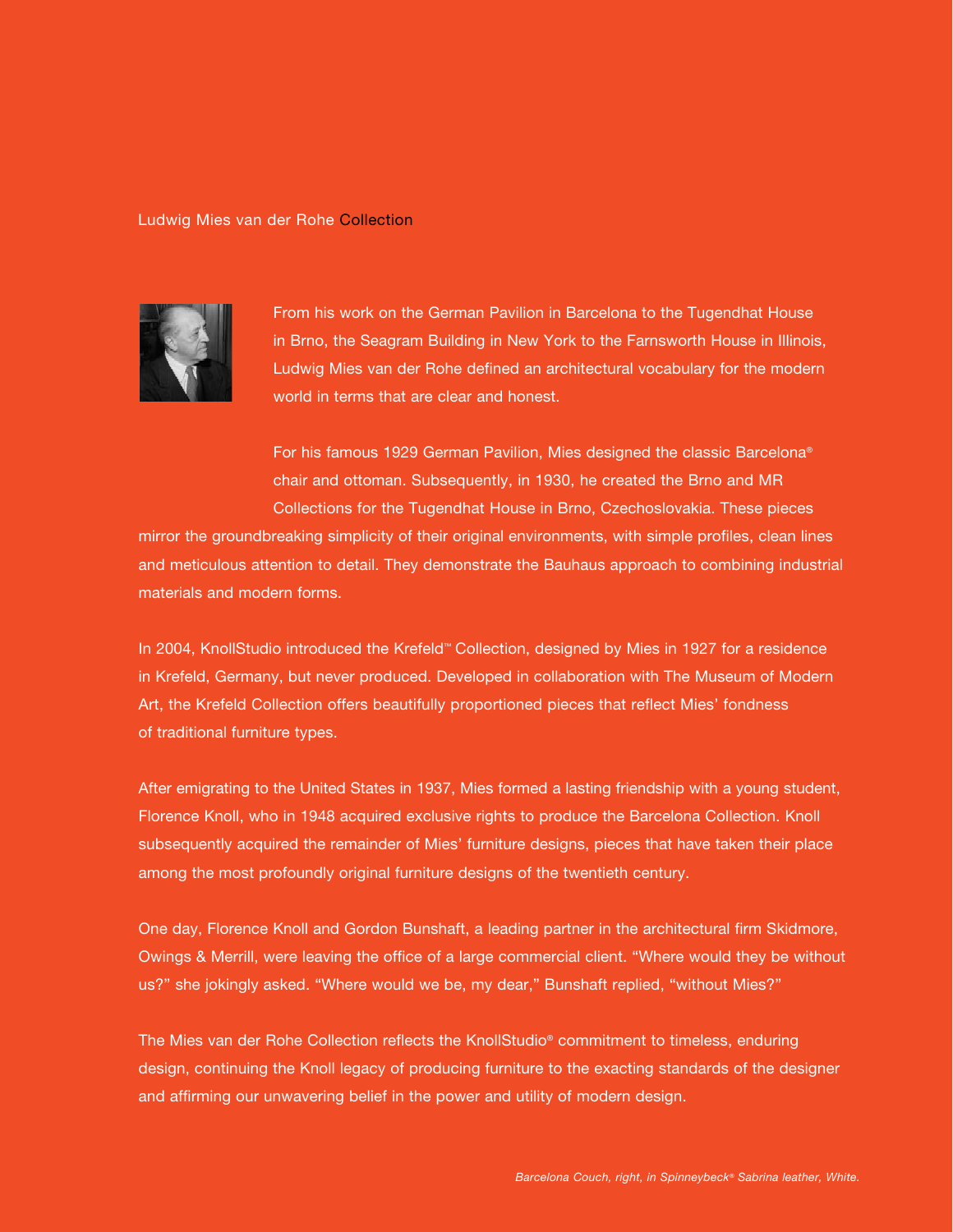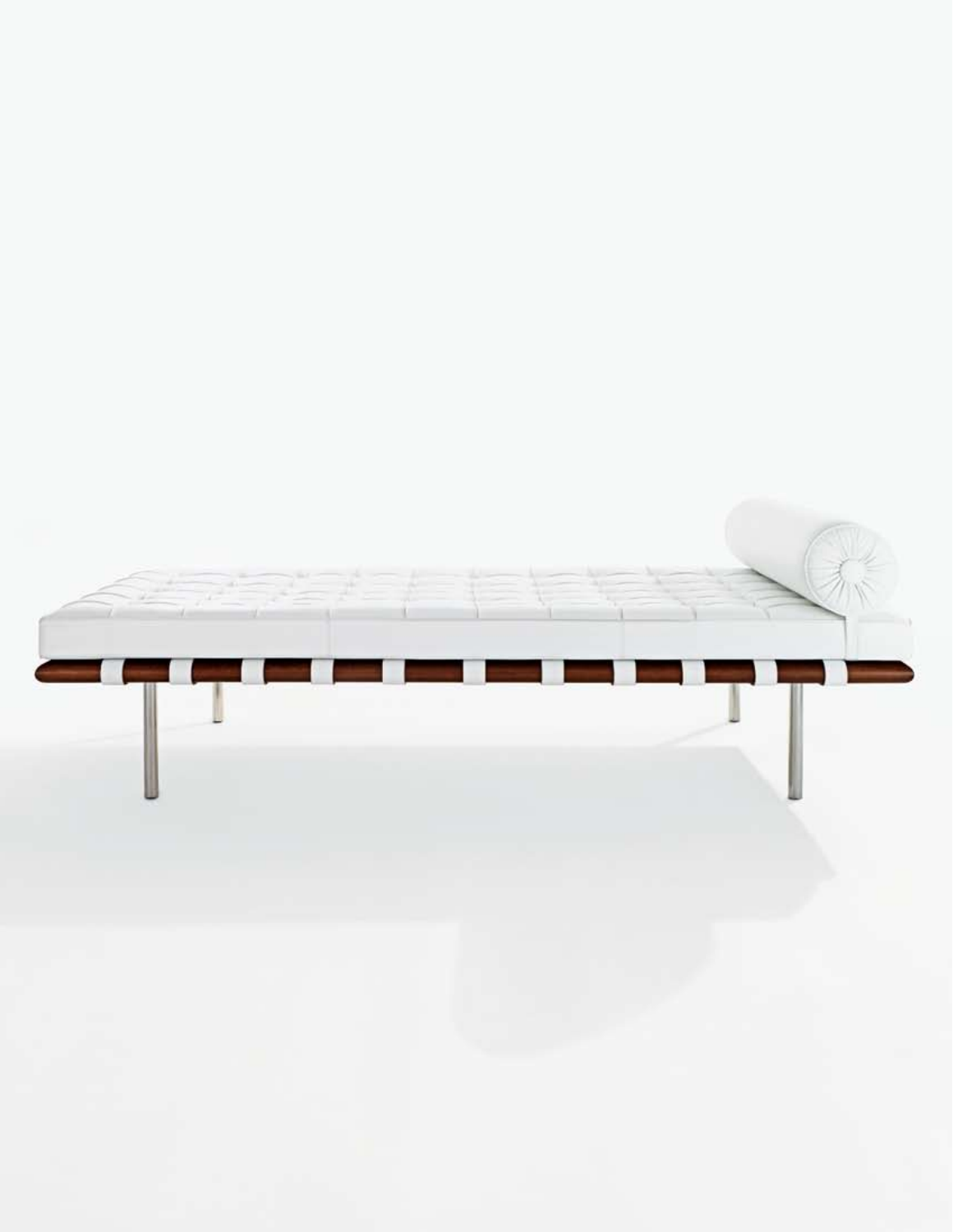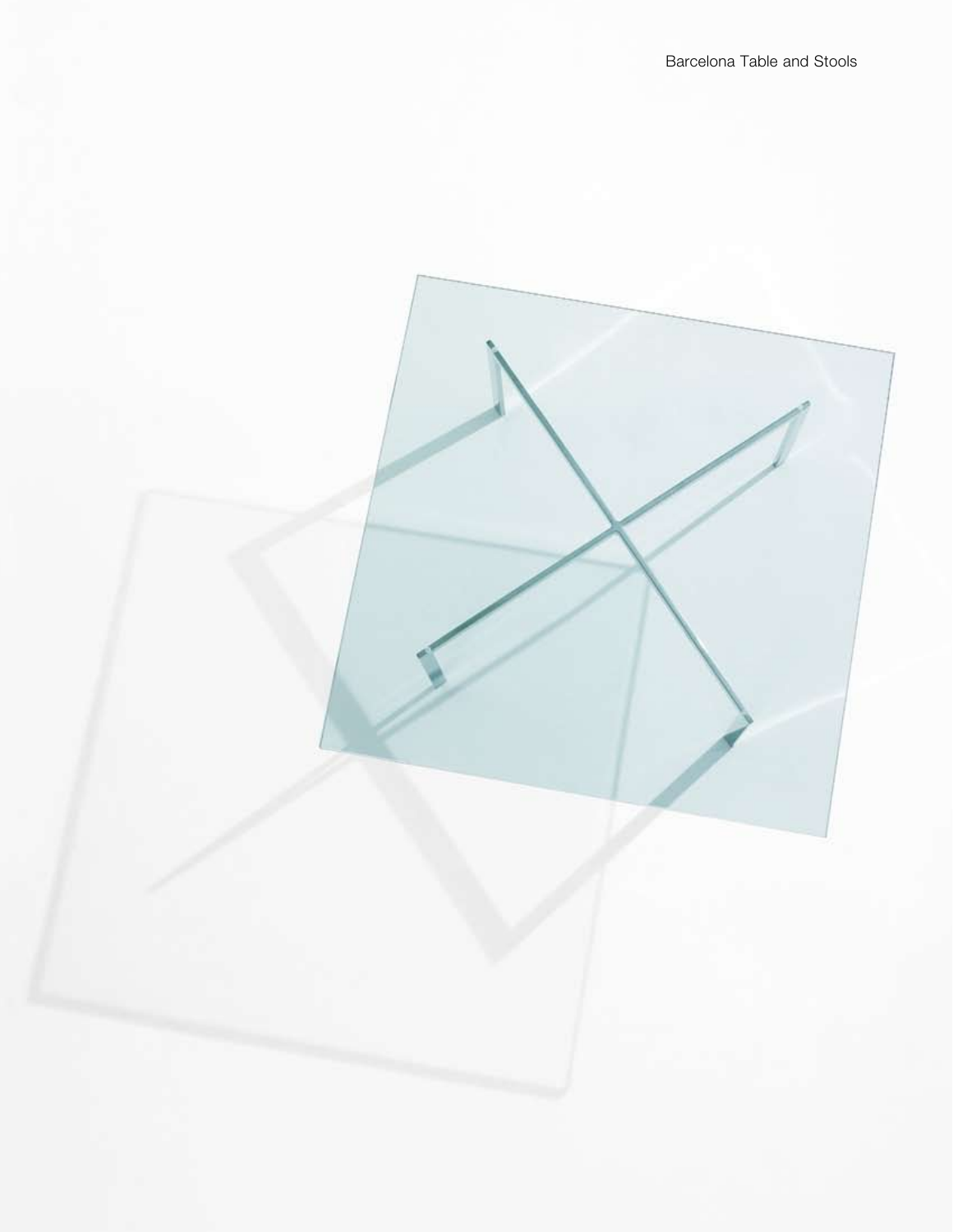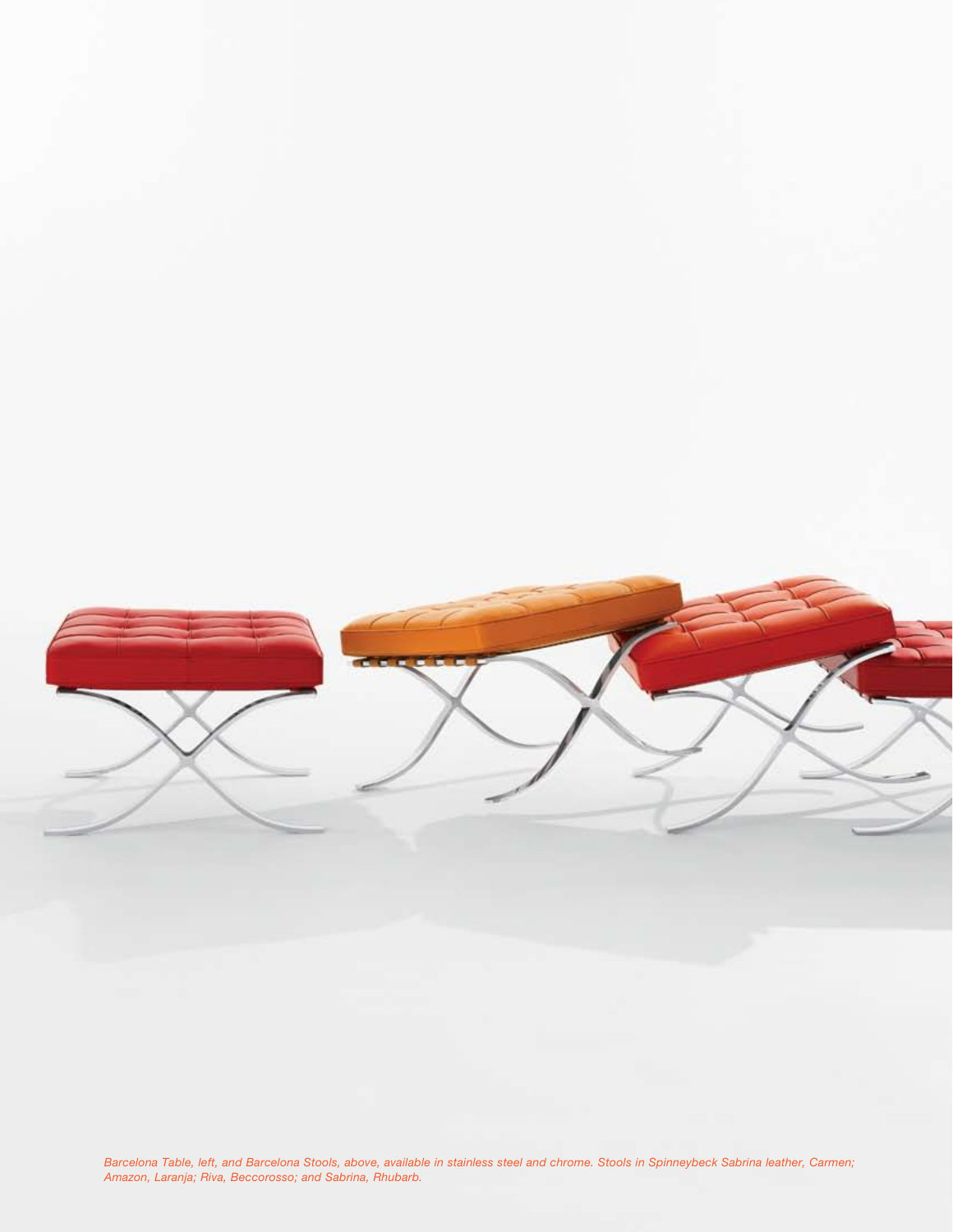

*Flat Bar and Tubular Brno Chairs, above, in Spinneybeck Sabrina leather, White and Arizona, Silica, available in stainless steel or mirror chrome. Brno Chairs, right, in shades of grey Spinneybeck leather. Flat Bar Brno Chair is available with optional armpads. Tubular Brno Chair is also available with thin seat.*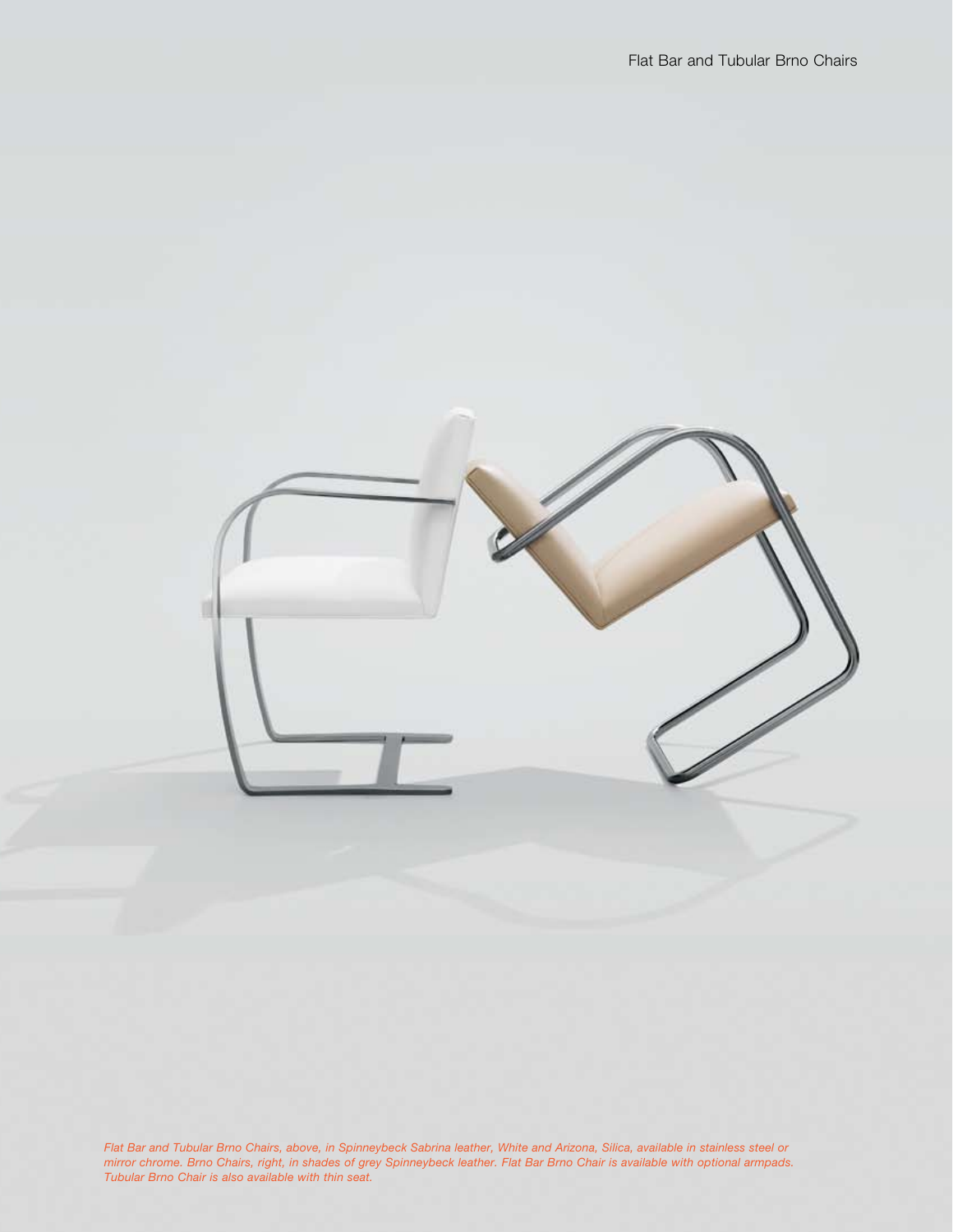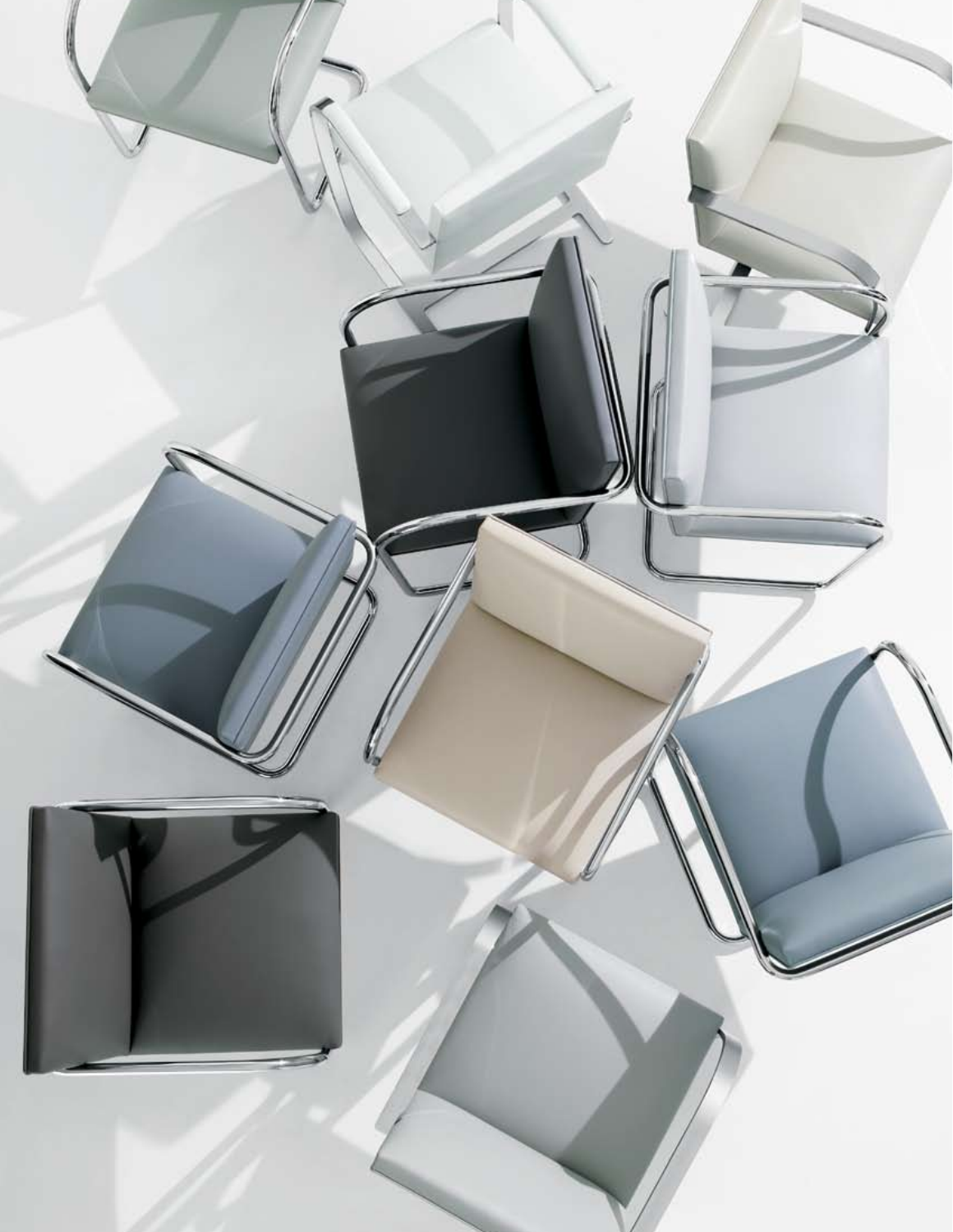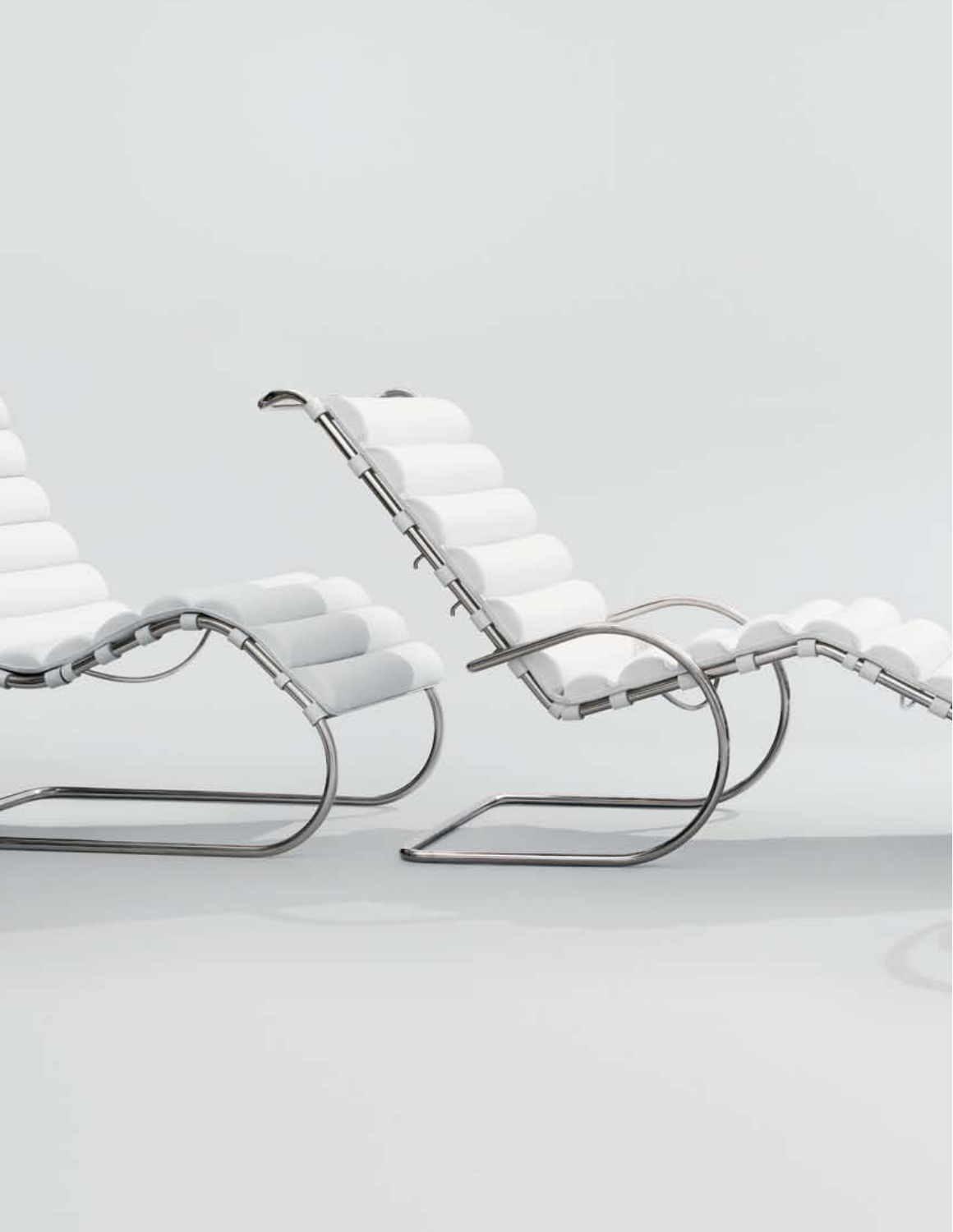*Combining industrial materials with modern forms, the MR Collection achieves aesthetic and functional beauty.*



×.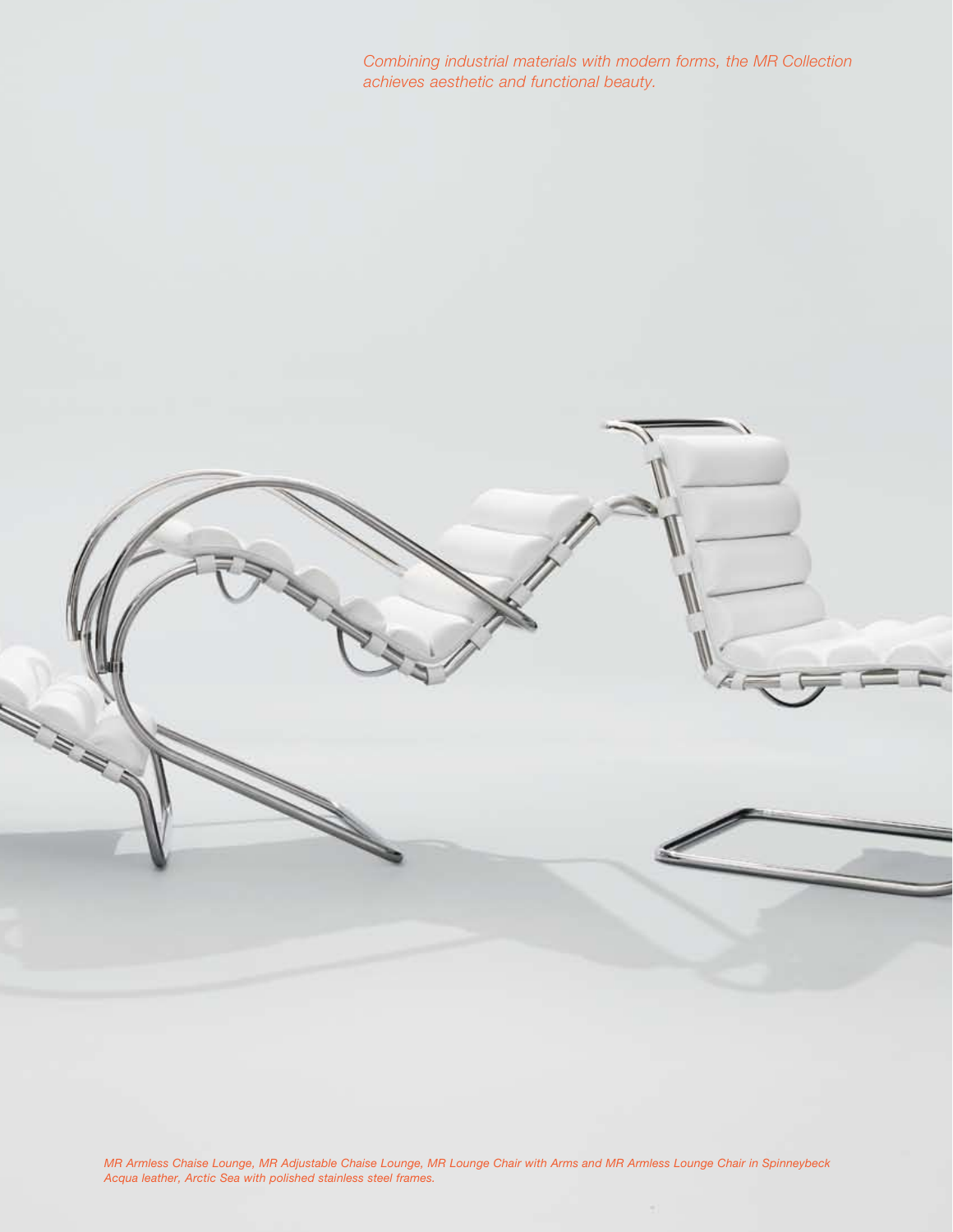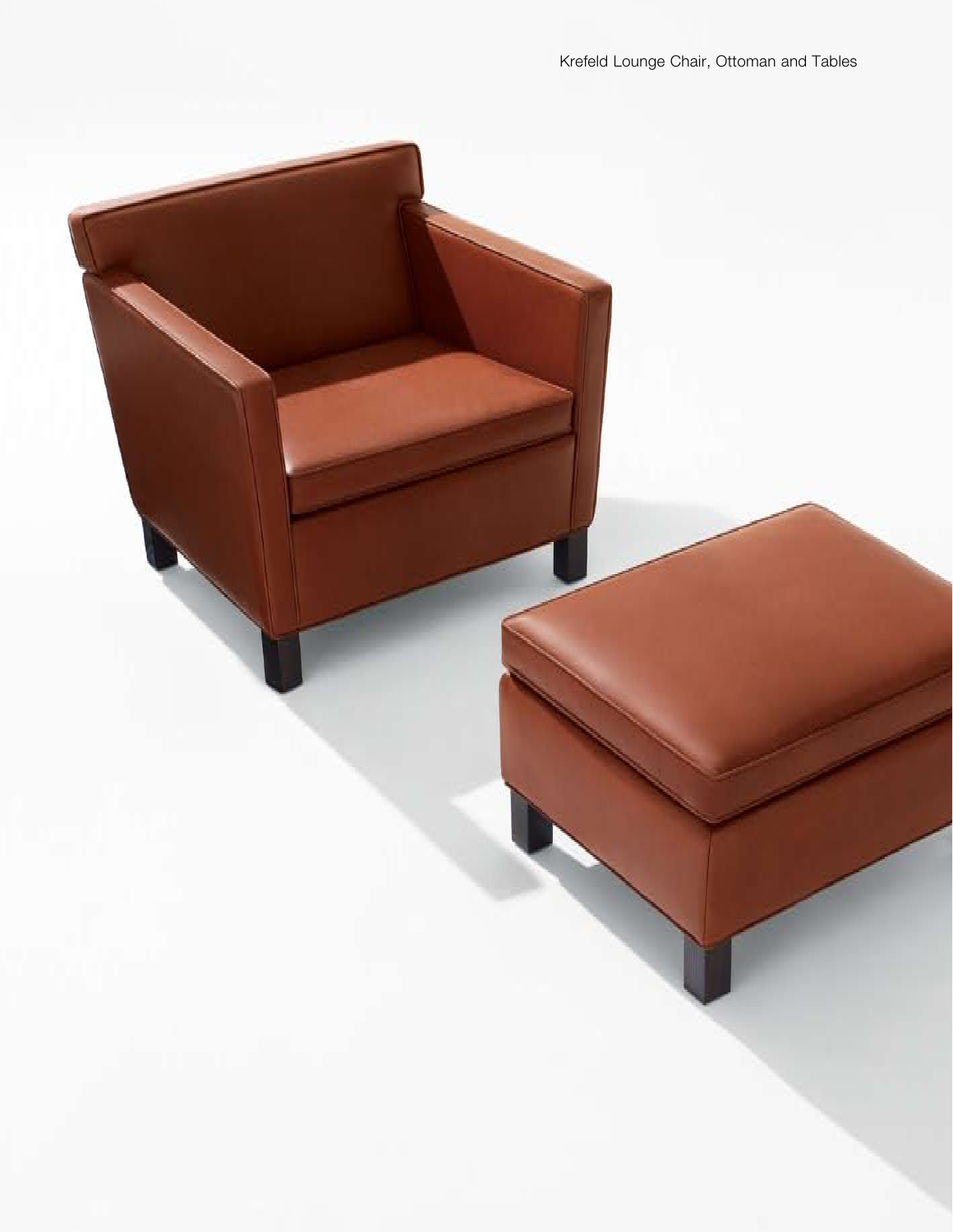*Krefeld Lounge Chair and Ottoman, left, in Spinneybeck Prima leather, Vivaldi with Wengé leg finish. Krefeld Square Tables, above, in Light Walnut, Cherry and Deep Red Mahogany finishes. Rectangular Coffee Table also available.*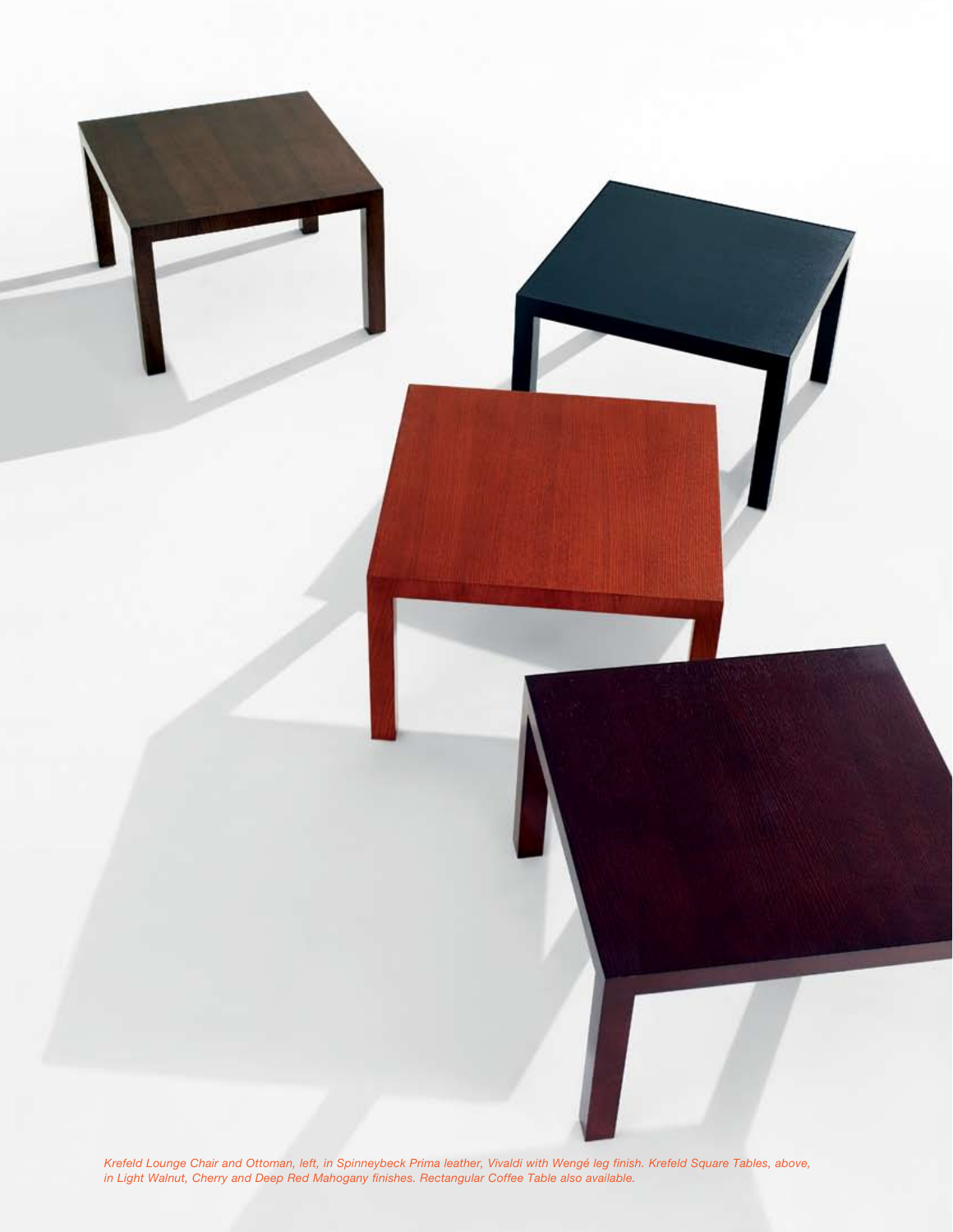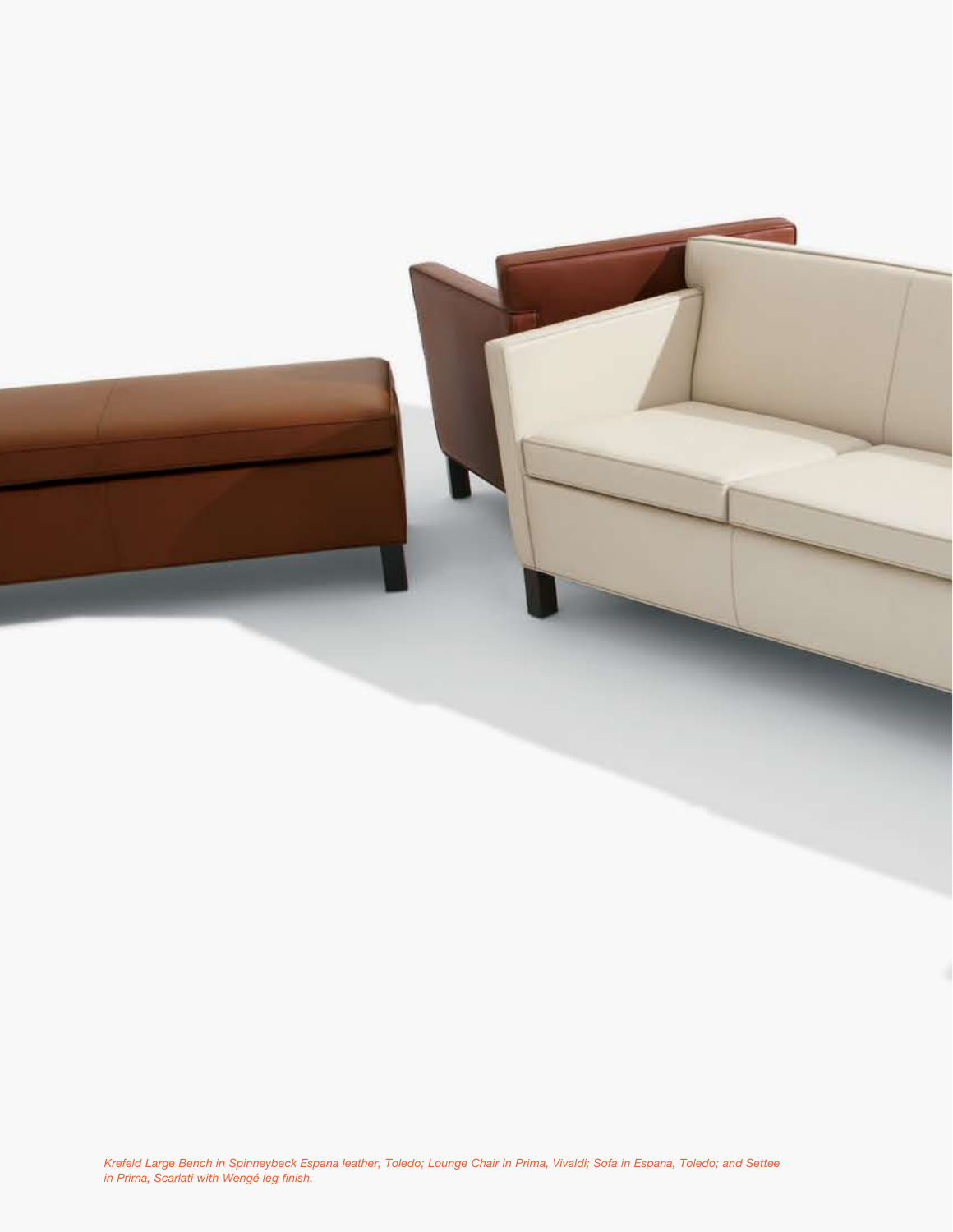*Restrained, emblematic and intimate in scale, the Krefeld Collection offers exceptional comfort.*

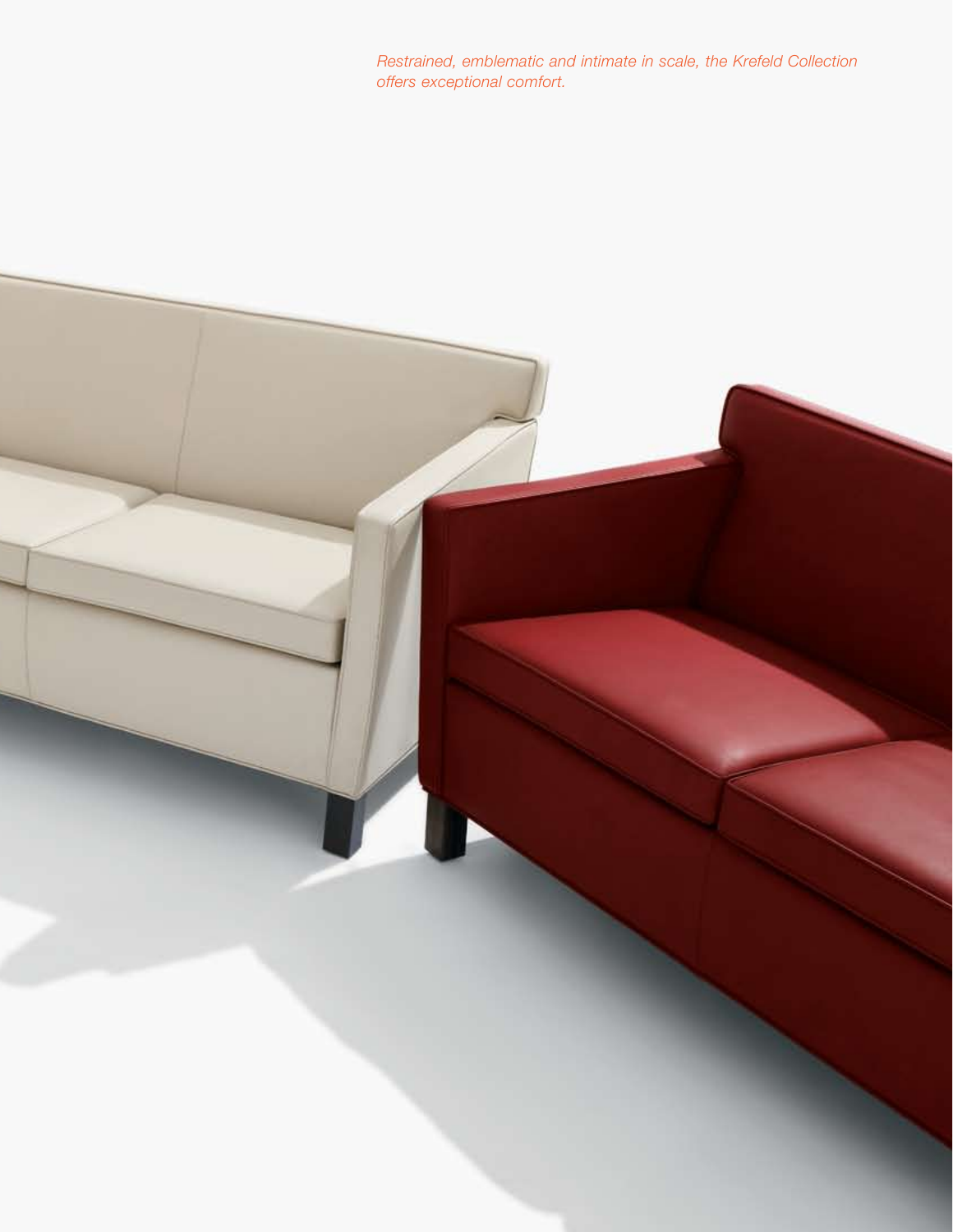



























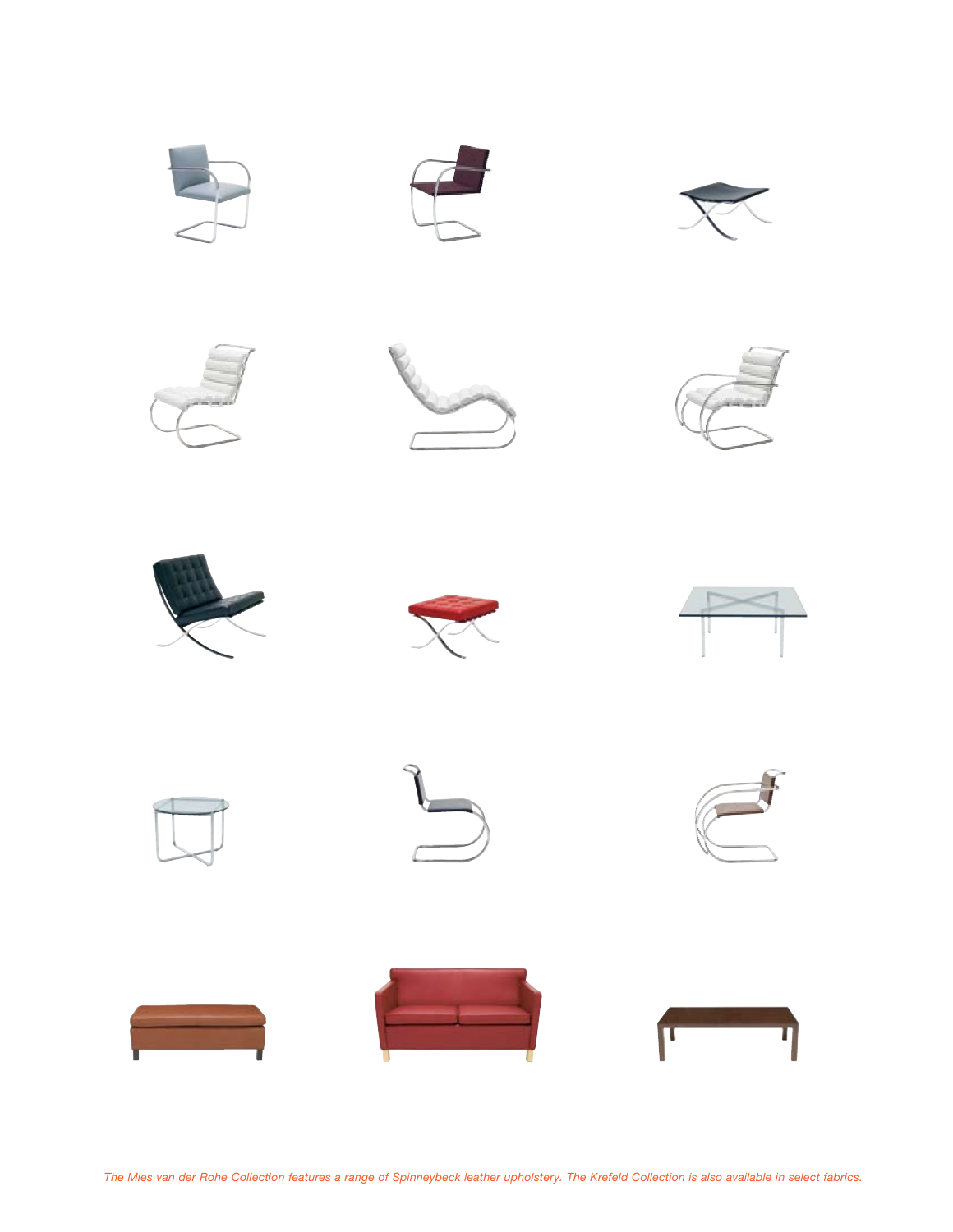

## Ludwig Mies van der Rohe Collection

*Front and back cover: Barcelona Chairs in Spinneybeck Sabrina leather, White and Barcelona Chair and Stool in Sabrina, Carmen.*